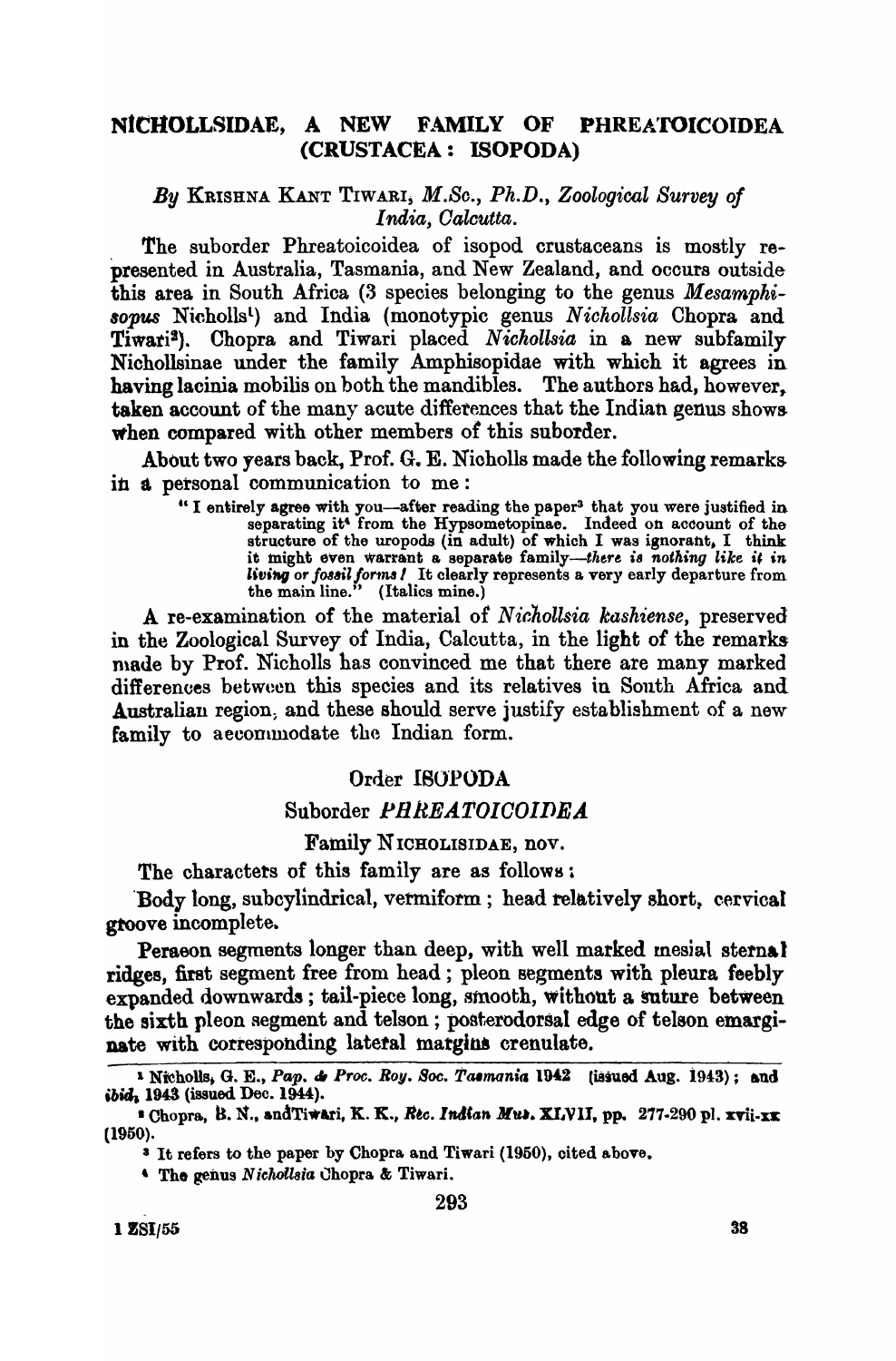Both mandibles with lacinia mobilis; maxillula with numerous setose spines on the proximal endite; coxae of peraeopods not fused with pleura of related segments, nor their bases expanded; pleopods without coupling hooks or epipodites, almost free from setae or spines. endopodite mesially cleft, exopodite bilobed with the second lobe lateral in position; uropods long, smooth, distomesial edge of the peduncle armed with three blunt tubercles ; outer ramus of the uropod longer than the inner, lamella with a tuft of stiff setae at the apex; the inner ramus short, stout, shaped like the blade of a sickle.

Penial stylet free from endopod, curved, with a complex musculature. *Type genus.-N ichollsia* Chopra & Tiwari, 1950.

*Remarks.*-Family Nichollsidae contains characters peculiar to itself and also those occurring in other phreatoicoid families.

With Amphisopidae this family agrees in the general structure of mouth parts. They are clearly amphisopine. The presence of lacinia mobilis on both the mandibles is a distinctive feature of Amphisopidae which it shares with the Indian family. Again the condition of cervical groove, multi-jointed filament of antennule, presence of several plumose setae on the proximal endite of maxillula and the structure of maxilla link Nichollsidae with Amphisopidae.

The general facies of *Nichollsia* is, however, more phreatoicine, than amphisopine. As in Phreatoicidae, the first peraeon segment in Nichollsidae is free from the head, the coxae of peraeopods are not fused with pleura of related segments and the bases of peraeopoda are not flattened.

The simillarity of Nichollsidae with Amphisopidae and Phreatoicidae seem to end here. It has many unique features of its own, new to the suborder. The most important characters, however, relate to the pleontelson.

As pointed out by Prof. Nicholls the telson and uropods of *Nickollsw,*  are very peculiar and "have nothing like it in living or fossil forms". Without any exception the tail-piece and uropods in all phreatoicoid isopods are armed with several spines and there is a distinct suture marking the boundary between the sixth pleon segment and telson. In Nichollsidae this suture is absent and by way of armature there are only three spines on each side on the antero-inferior pleural margin of tail-piece. The uropods, with the outer rami much longer than the inner, show a condition very much like that in syncarida and reverse of that met with in all members of Phreatoicoidea. The emarginate postero-dorsal edge and the crenulate postero-!ateral margin of telson of *Nichollsia* is, similarly, wothout parallel in the suborder.

The sexual dimorphism in the outer ramus of uropods is an interesting feature of *Nichollsia*. In the females the outer ramus, although longer than the inner, is never very long. In the males, although the young' ones resemble-females, as growth proceeds the size of the outer ramus increases at a faster rate and in the large specimens it may be one and a quarter times as long as the tail-piece.

The pleopods of Nichollsidae agree with those in other families in the structure of the exopodite of the first pair. But the endopodites of all, and exopodites of remaining four pairs, are typically nichollsine. The